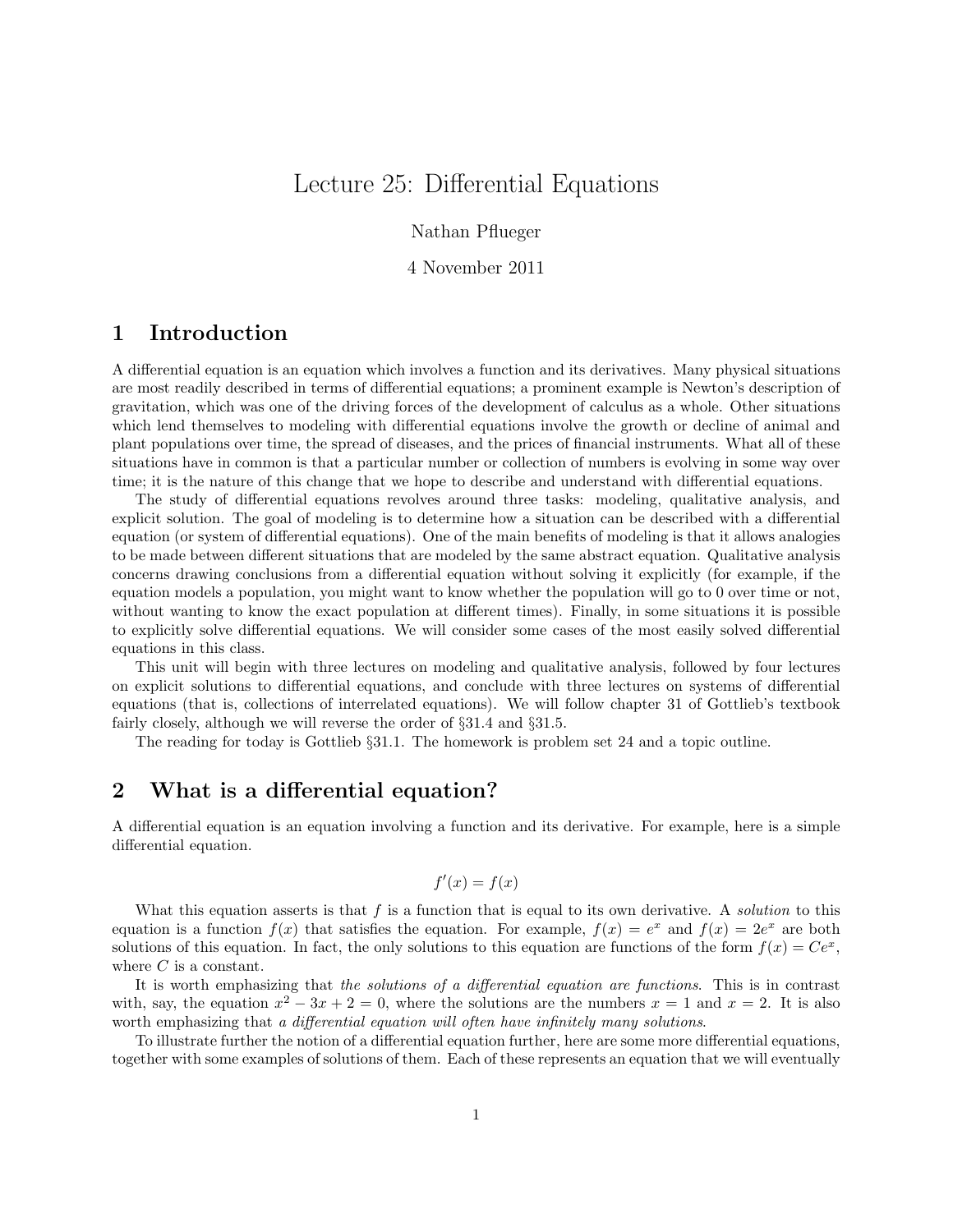be able to solve in this course. I have mentioned them here so that they will be slightly familiar, and also to introduce how these equations are often written.

| Equation                     | Solutions                                                        |
|------------------------------|------------------------------------------------------------------|
| $f'(x) = f(x)$               | $f(x) = e^x$                                                     |
|                              | $f(x) = 3e^x$                                                    |
| $y'' = 0$                    | $y=x+1$                                                          |
|                              | $y=0$                                                            |
| $y''=-y$                     | $y = \sin x$                                                     |
|                              | $y = \cos x$                                                     |
|                              | $y = \sin x + 2 \cos x$                                          |
| $M'(t) = 5 - 3M(t)$          |                                                                  |
|                              | $M(t) = \frac{5}{3} + e^{-3x}$<br>$M(t) = \frac{5}{3} - e^{-3x}$ |
| $g''(t) - g'(t) - 2g(t) = 0$ | $g(t) = e^{2t}$<br>$g(t) = e^{-t}$                               |
|                              |                                                                  |

While differential equations usually have infinitely many solutions, often they are accompanied by what are called initial conditions, which are information about the value of the solution function at a single point.

For example, suppose that I am looking for a function  $f(x)$  such that  $f'(x) = f(x)$ . There are many such functions, but suppose that I also want it to satisfy  $f(0) = 1$ . In fact, there is only one such function:  $f(x) = e^x$ . The equation  $f(0) = 1$  is called an initial condition. To summarize this example:

| Differential equation:  | $f'(x) = f(x)$ |
|-------------------------|----------------|
| Initial condition:      | $f(0) = 1$     |
| <i>Unique</i> solution: | $f(x) = e^x$   |

Over the course of this unique, we will learn various techniques to explicitly solve differential equations, and also to learn information from them whether we can solve them or not. First, however, we will consider how to get a differential equation in the first place, by modeling a physical situation.

## 3 Modeling with differential equations

For the rest of this lecture, we will consider some examples of modeling situations with differential equations. Currently, we are not interested in actually solving these equations.

Example 3.1. Suppose that some rabbits are on a very large island with unlimited food and no predators. Needless to say, they rapidly get to breeding. Let  $R(t)$  denote the number of rabbits on the island at time t. How might we model this situation?

One way to think about this is that each rabbit will have some number of kits (baby rabbits) each year, and each kit is quickly added to the breeding population. So the rate of change of the number of rabbits on the island should be proportional to the number of rabbits currently on the island. So we can model this as something like the following.

$$
R'(x) = 10 \cdot R(x)
$$

Here, 10 is a constant which reflects how many kits each rabbit will have in a year. It could easily be 50 or any other number.

Example 3.2. Now suppose that the rabbits are not interested in breeding for some reason, so they don't. On the other hand, the island also includes a single Yeti, which eats 100 rabbits each year. Now how might we model the function  $R(t)$ ?

The number of rabbits decreases as a rate of 100 rabbits per year. So this is modeled by this equation.

$$
R'(x) = -100
$$

Of course, this equation can't hold forever. Sooner or later the Yeti will eat all of the rabbits.